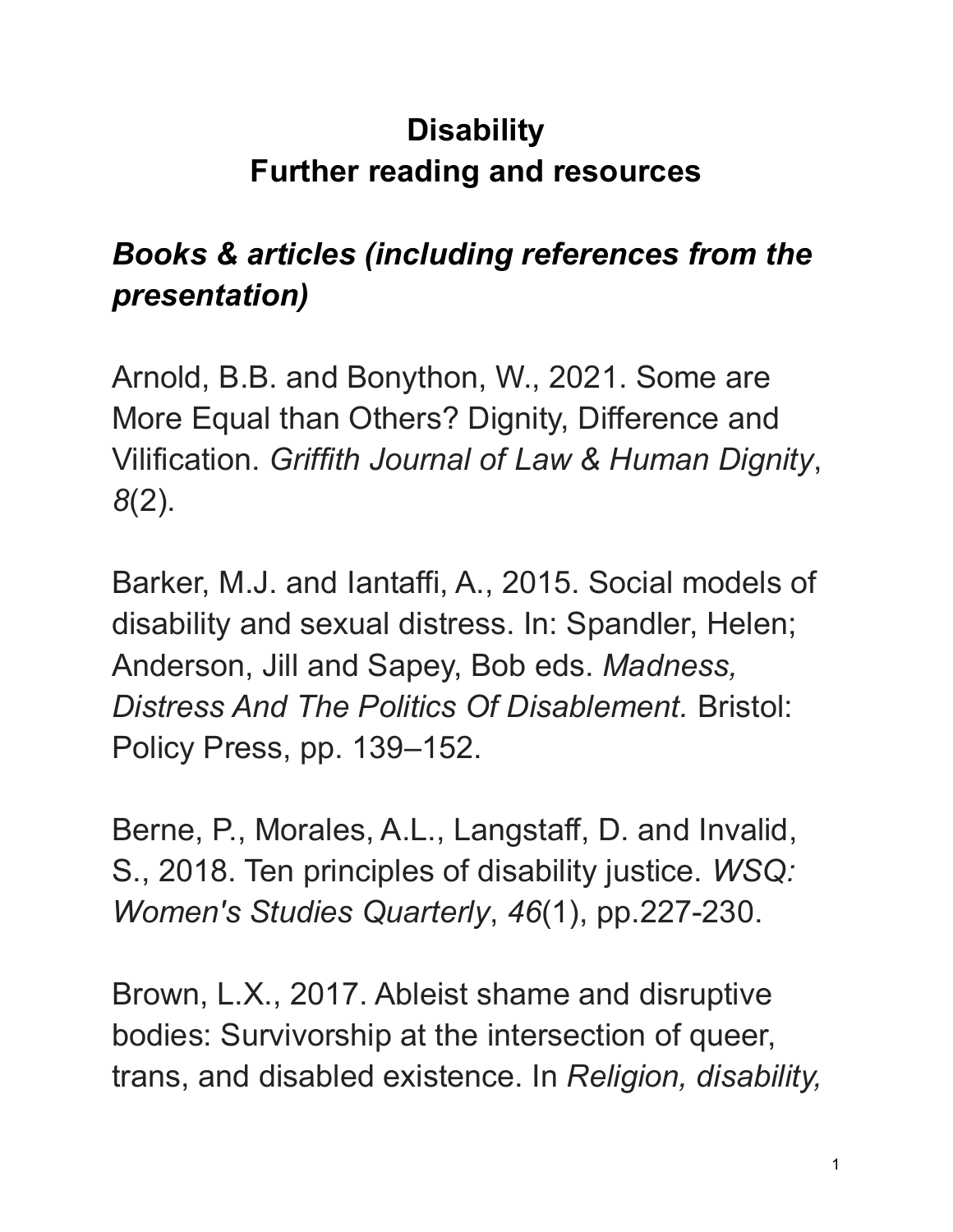*and interpersonal violence* (pp. 163-178). Springer, Cham.

Clare, E., 2015. Exile and pride. In *Exile and Pride*. Duke University Press.

Clare, E., 2017. Brilliant imperfection. In *Brilliant Imperfection*. Duke University Press.

Crow, L., 1992. *Renewing the social model of disability*. University of Leeds.

Dunn, D.S. and Andrews, E.E., 2015. Person-first and identity-first language: Developing psychologists' cultural competence using disability language. *American Psychologist*, *70*(3), p.255.

Fiduccia, B.W., 2000. Current issues in sexuality and the disability movement. *Sexuality and disability*, *18*(3), pp.167-174.

French, S., 1993. Disability, impairment or something in between? In J. Swain, V. Finkelstein, S. French, & M. Oliver (Eds.), *Disabling*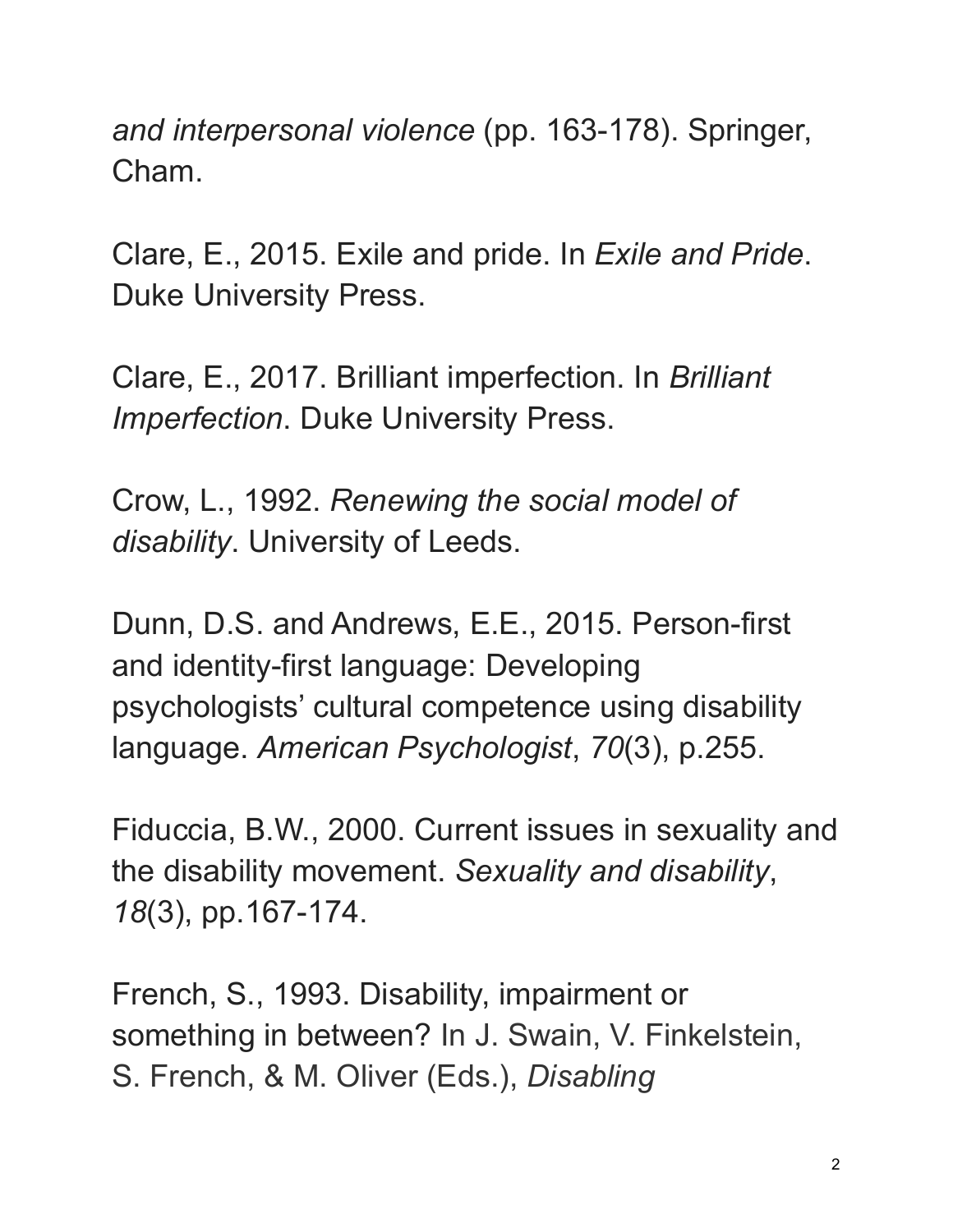*barriers—Enabling environments*. Sage Publications, Inc; Open University Press, pp. 17–25.

Gernsbacher, M.A., 2017. Editorial perspective: The use of person‐first language in scholarly writing may accentuate stigma. *Journal of Child Psychology and Psychiatry*, *58*(7), pp.859-861.

Haller, B. and Zhang, L., 2014. Stigma or empowerment? What do disabled people say about their representation in news and entertainment media?. *Review of Disability Studies: An International Journal*, *9*(4).

Holmes, C.M., 2016. The colonial roots of the racial fetishization of black women. *Black & Gold*, *2*(1).

Iantaffi, A. and Mize, S., 2015. Disability. In *The Palgrave Handbook of the Psychology of Sexuality and Gender*. Palgrave Macmillan, London, pp. 408-426.

Iantaffi, 2022. Disability & CNM Relationships. In Burnes, T. and Vaughan, M. *Handbook of*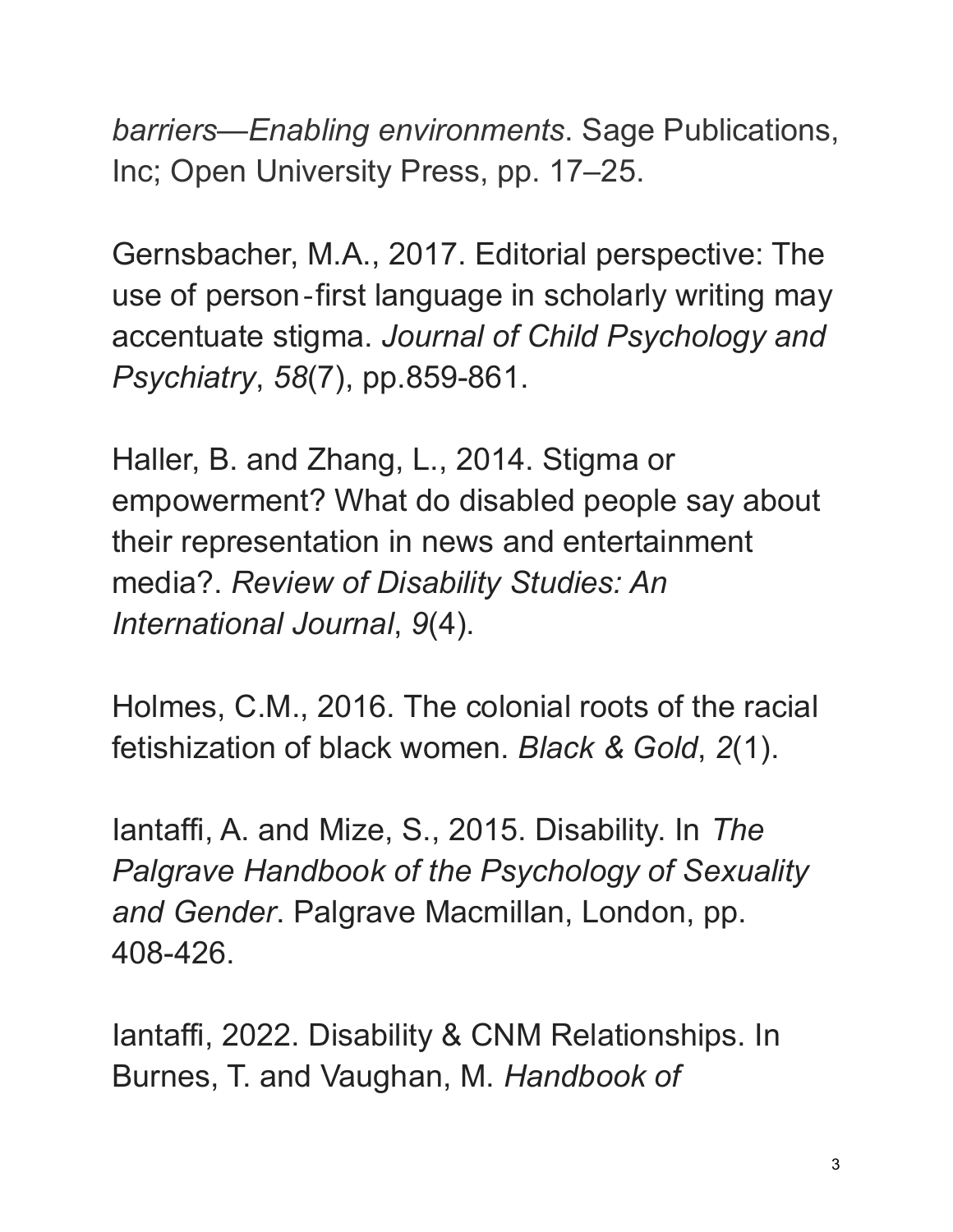*CNM-Affirming Clinical Practice.* Rowman & Littlefield Publishers.

Leary, A., 2017. How Disfigured Villains like Wonder Woman's Dr. Poison Perpetuate Stigma. *Teen Vogue*, *5*.

Leblanc, S. and Kinsella, E.A., 2016. Toward epistemic justice: A critically reflexive examination of 'sanism'and implications for knowledge generation. *Studies in Social Justice*, *10*(1), pp.59-78.

Morris, J., 2014. *Pride against prejudice: Transforming attitudes to disability*. The Women's Press.

Oliver, M., 2013. The social model of disability: Thirty years on. *Disability & society*, *28*(7), pp.1024-1026.

Olkin, R., Hayward, H.S., Abbene, M.S. and VanHeel, G., 2019. The experiences of microaggressions against women with visible and invisible disabilities. *Journal of Social Issues*, *75*(3), pp.757-785.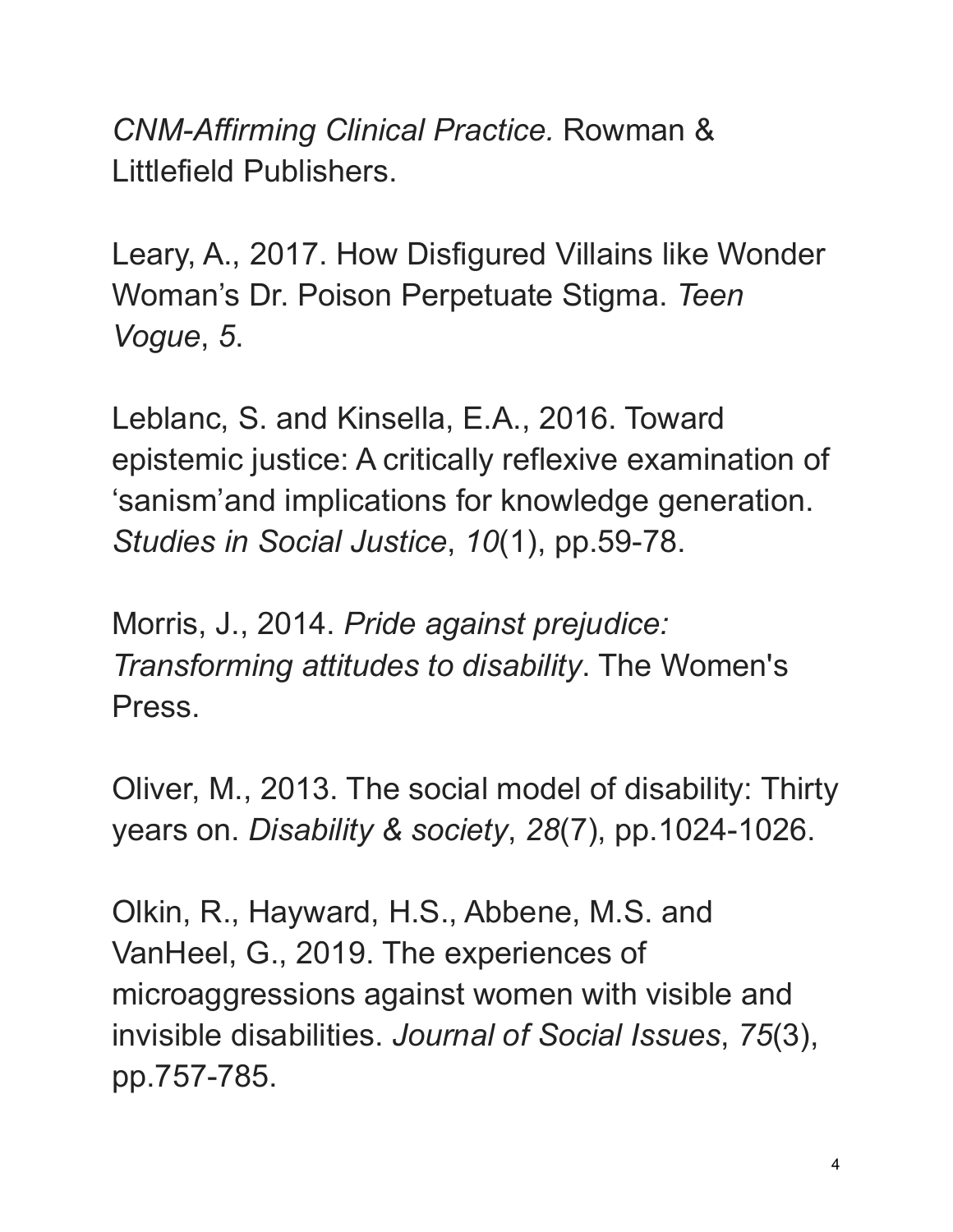Paul, A. and Cawson, P., 2002. Safeguarding disabled children in residential settings: what we know and what we don't know. *Child Abuse Review: Journal of the British Association for the Study and Prevention of Child Abuse and Neglect*, *11*(5), pp.262-281.

Piepzna-Samarasinha, L.L., 2018. *Care work: Dreaming disability justice*. Vancouver: Arsenal Pulp Press.

Pietroni-Spenst, M., 2021. Somatic work and independent training as an invisibly disabled performer. *Theatre, Dance and Performance Training*, *12*(4), pp.575-588.

Potts, T. and Price, J., 1995. Out of the blood and spirit of our lives: The place of the body in academic feminism. *Feminist Academics. Creative Agents for Change*, pp.102-115.

Price, M., 2015. The bodymind problem and the possibilities of pain. *Hypatia*, *30*(1), pp.268-284.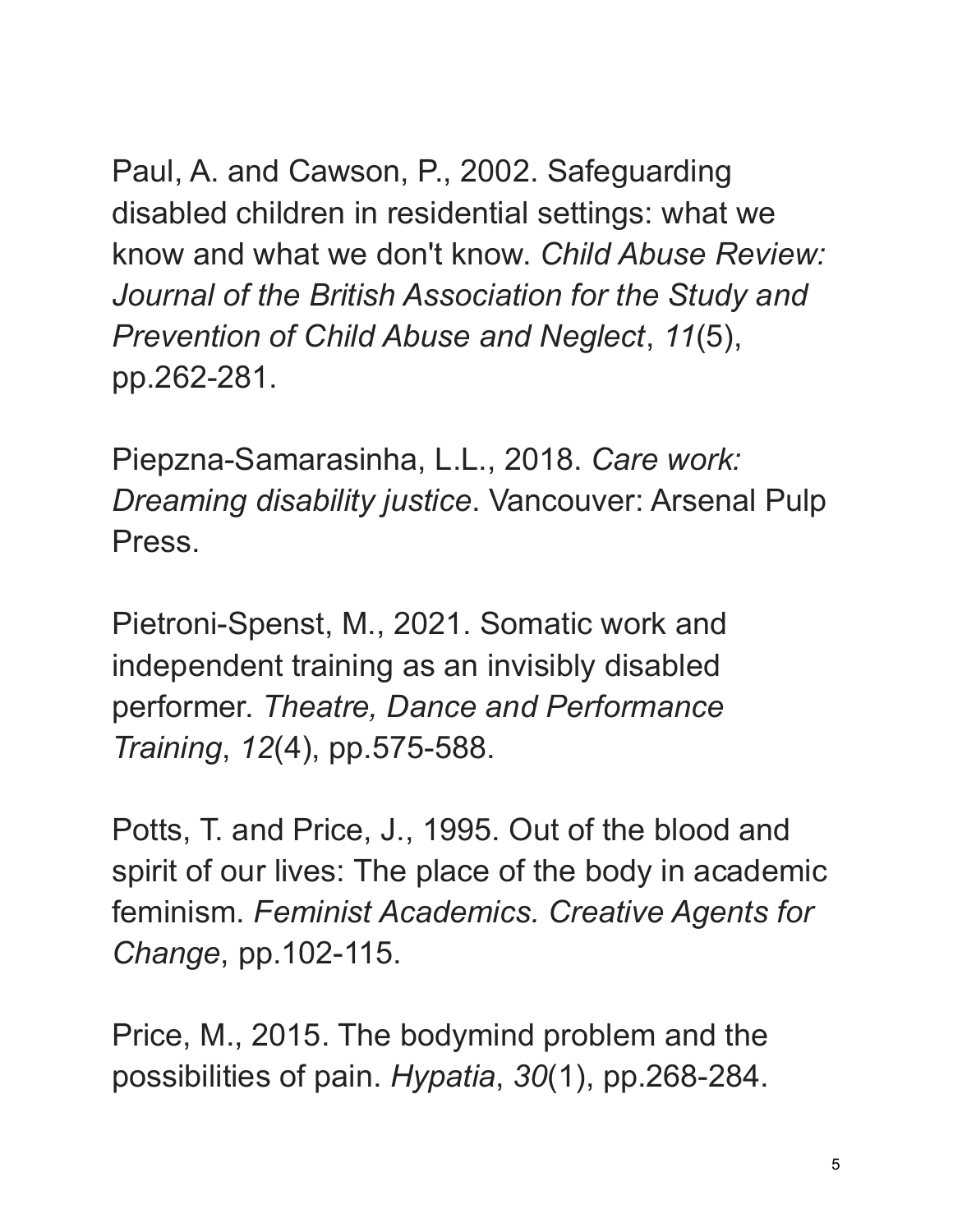Schalk, S., 2021. Black Disability Gone Viral: A Critical Race Approach to Inspiration Porn. *CLA Journal*, *64*(1), pp.100-120.

Sins Invalid, 2015. 10 Principles of Disability Justice. *Sins Invalid Blog*.

[https://static1.squarespace.com/static/5bed3674f837](https://static1.squarespace.com/static/5bed3674f8370ad8c02efd9a/t/5f1f0783916d8a179c46126d/1595869064521/10_Principles_of_DJ-2ndEd.pdf) [0ad8c02efd9a/t/5f1f0783916d8a179c46126d/15958](https://static1.squarespace.com/static/5bed3674f8370ad8c02efd9a/t/5f1f0783916d8a179c46126d/1595869064521/10_Principles_of_DJ-2ndEd.pdf) [69064521/10\\_Principles\\_of\\_DJ-2ndEd.pdf](https://static1.squarespace.com/static/5bed3674f8370ad8c02efd9a/t/5f1f0783916d8a179c46126d/1595869064521/10_Principles_of_DJ-2ndEd.pdf) Accessed on January 15th 2022.

Sins Invalid, 2017. Skin, tooth, and bone–the basis of movement is our people: a disability justice primer.

Spandler, H. and Anderson, J. eds., 2015. *Madness, distress and the politics of disablement*. Policy Press.

Sullivan, P.M. and Knutson, J.F., 2000. Maltreatment and disabilities: A population-based epidemiological study. *Child abuse & neglect*, *24*(10), pp.1257-1273.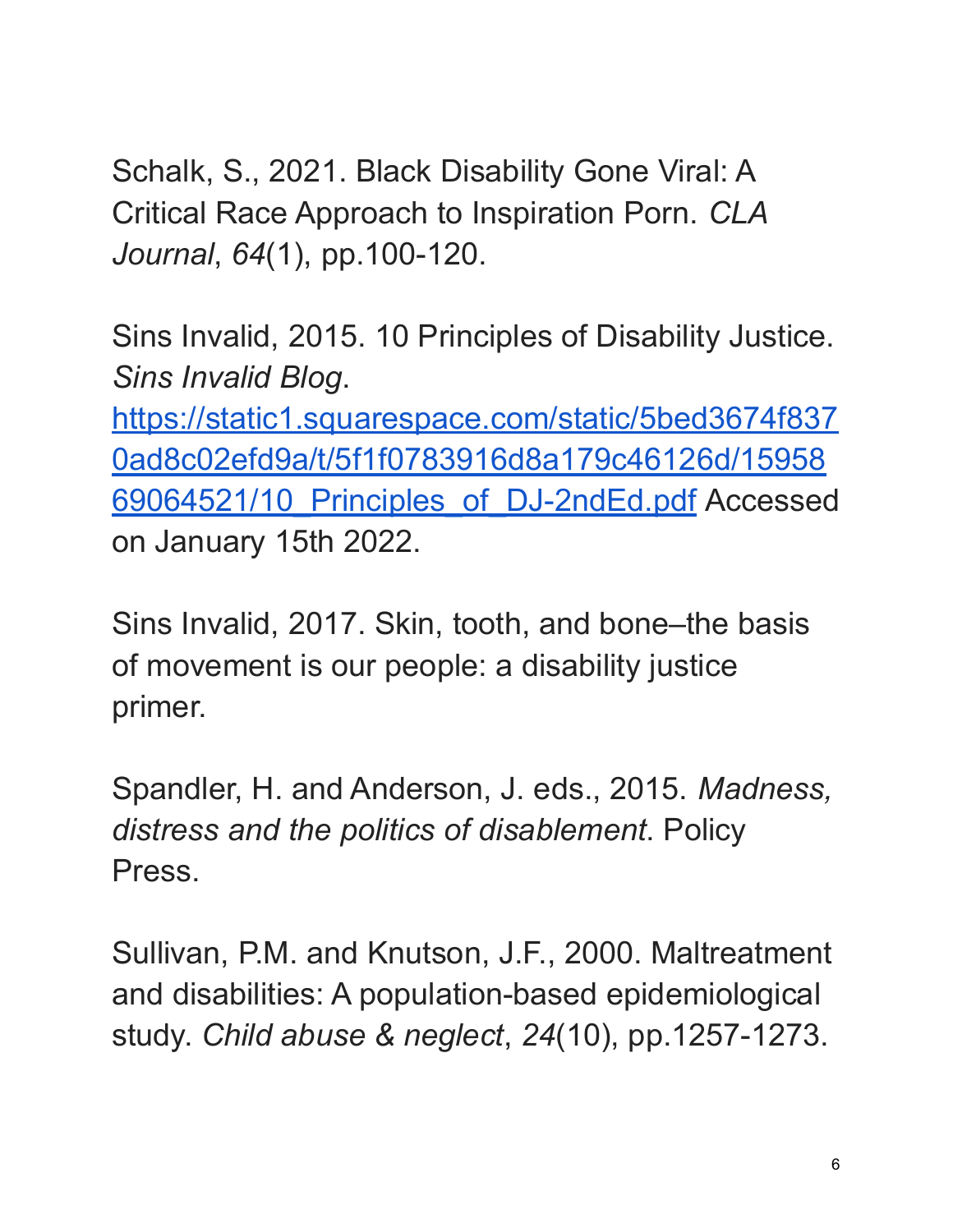Walker, N., 2021. *Neuroqueer Heresies: Notes on the neurodiversity paradigm, Autistic empowerment, and postnormal possibilities*. Autonomous Press.

Wong, A. ed., 2020. *Disability visibility: First-person stories from the twenty-first century*. Vintage.

## *Websites & blogs*

Mia Mingus' Blog: <https://leavingevidence.wordpress.com/>

Disability Visibility Project: <https://disabilityvisibilityproject.com/>

Nick Walker's Essays[:](https://neuroqueer.com/essays/) <https://neuroqueer.com/essays/>

Sins Invalid: <https://www.sinsinvalid.org/> Project Lets: <https://projectlets.org/>

Leah Lakshmi Piepzna-Samarasinha: <https://brownstargirl.org/category/writing/>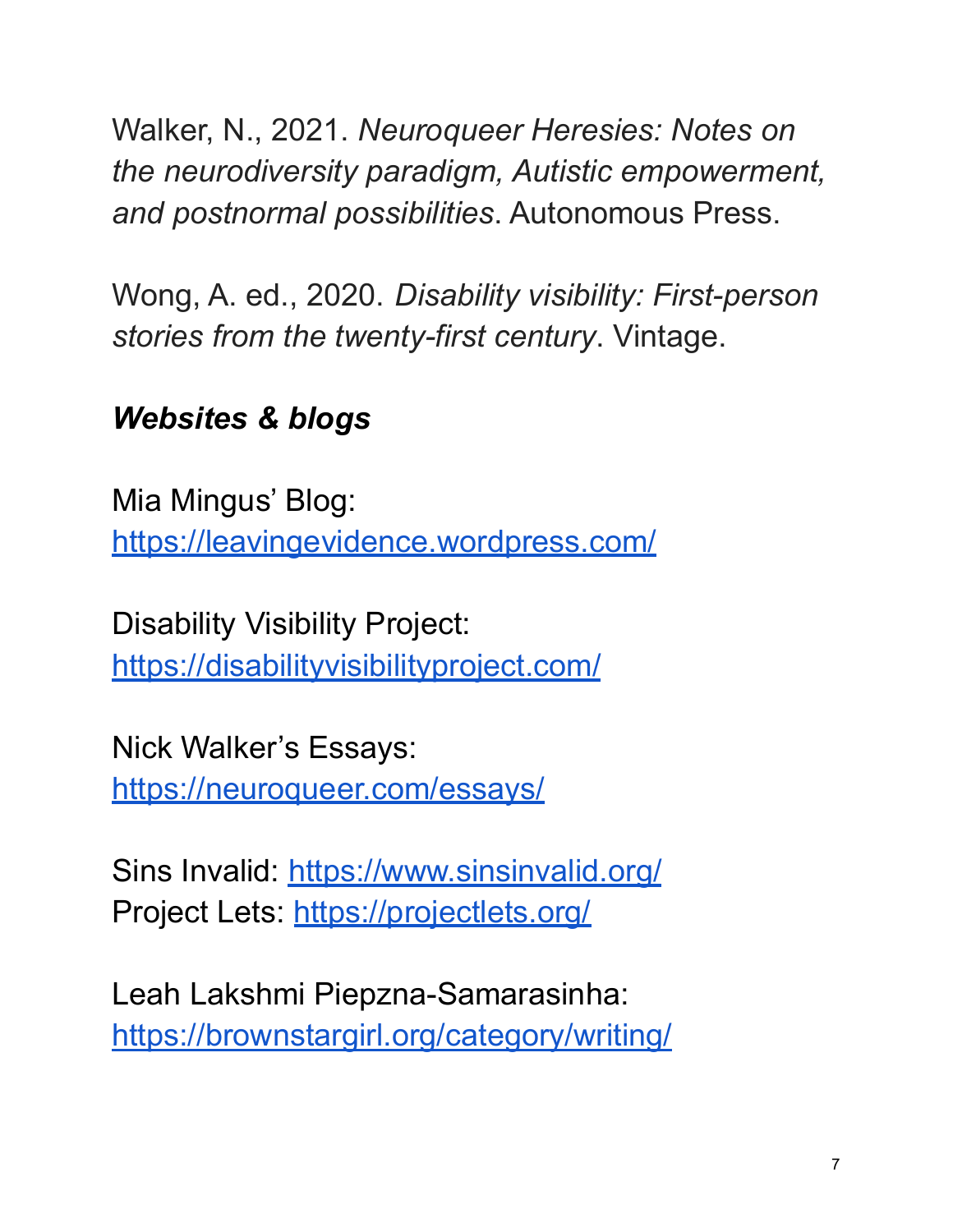Crip Camp: <https://cripcamp.com/>

Anti-eugenics Project: <https://antieugenicsproject.org/>

## *Podcasts*

Disability After Dark podcast: <http://www.andrewgurza.com/podcast/>

Disability Visibility Project: <https://disabilityvisibilityproject.com/podcast-2/>

Breaking Dishes:

[https://podcasts.apple.com/us/podcast/breaking-dish](https://podcasts.apple.com/us/podcast/breaking-dishes/id1462528351) [es/id1462528351](https://podcasts.apple.com/us/podcast/breaking-dishes/id1462528351)

Disarming Disability: <https://www.disarmingdisability.com/>

No End In Sight: <https://noendinsight.co/>

*Other resources*